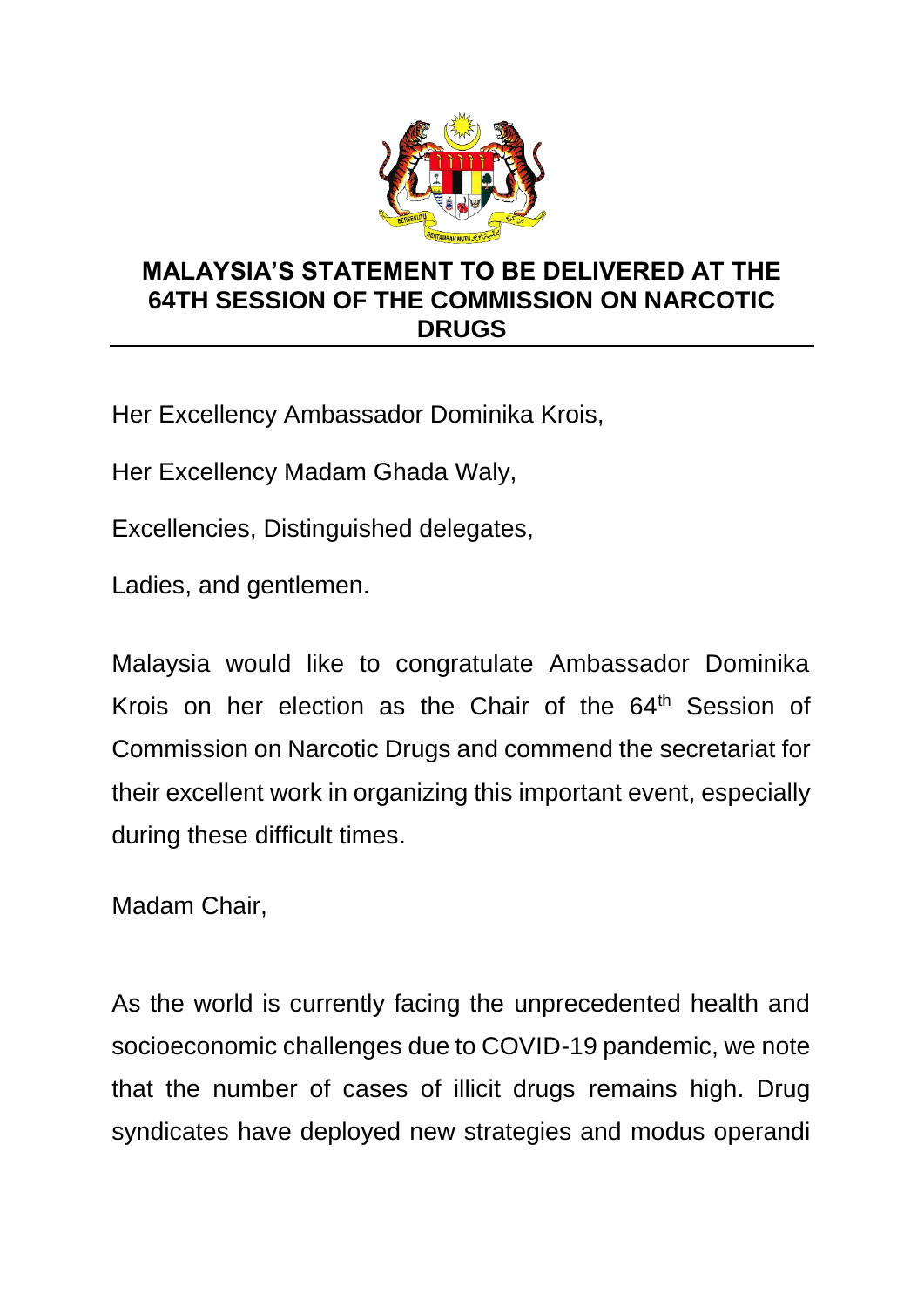to further their nefarious activities, including utilising courier, ehailing and e-commerce platforms.

Despite these extraordinary circumstances, Malaysia remains steadfast in executing measures to control the supply and demand of illicit drugs, while continuously increasing its efforts in improving the quality and accessibility of treatments for drug dependents.

In this regard, Malaysia would like to underscore three important developments in managing drug issues in the country.

**Firstly,** Malaysia is currently reviewing the Drug Dependent Act - to expand the access of appropriate treatments and rehabilitation services.

**Secondly,** Malaysia has placed a stricter enforcement during this pandemic, besides fostering a stronger cooperation and intelligence sharing between agencies at all levels, which have led to the success of many large-scale operations against local and foreign drug syndicates in the region.

As of March 2021, the Royal Malaysia Police have confiscated more than 20 tonnes of drugs and substances, mainly Marijuana, Crystal Meth, Liquid Meth and Codeine. We noted that there is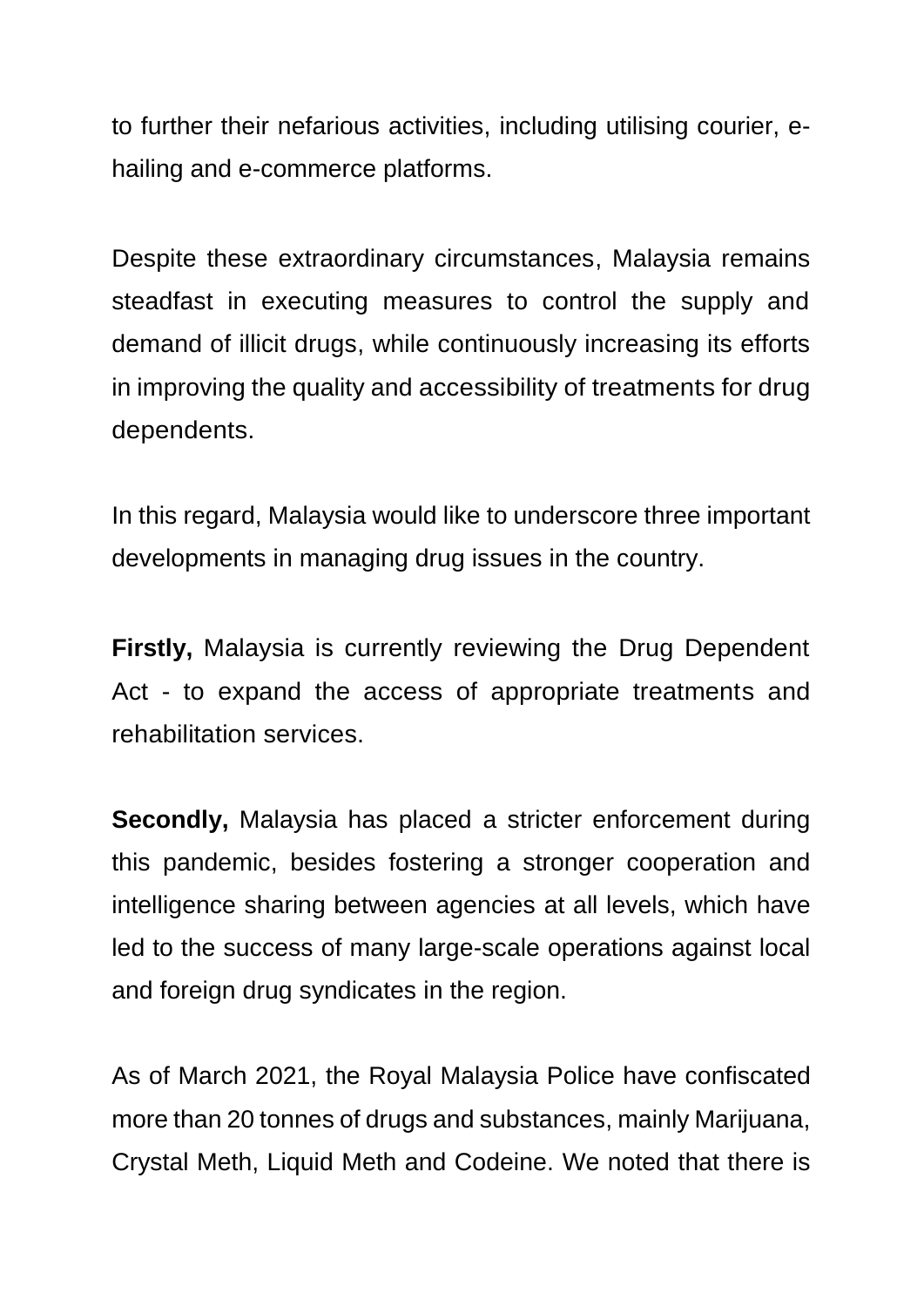a drastic increase in drugs seizures for the year 2020; where Marijuana alone rose by 735% and Liquid Meth increased by 1,833%, as compared to the previous year.

**Thirdly,** Malaysia has provided an extensive network of drugs dependency treatment, consisting of 33 Cure and Care Service Centres and 16 Client Integrated Centres, which are fully managed by the government agencies. In addition, there is also 49 Caring Community House manned by the local community.

Due to the pandemic, the usage of online platforms for treatment has also been introduced. Tele-counselling was initiated to ensure recovery programmes are on track and self-therapy kits are distributed to help those dealing with addiction issues.

Madam Chair,

To conclude, allow me to reiterate the importance of a balanced and evidence-based approaches. No country would be able to address and counter the world drug problem alone. Hence, Malaysia believes that strategic partnerships must be forged among Member States, in our common fight to protect national security and sovereignty, as well as to prevent irreparable loss of human lives.